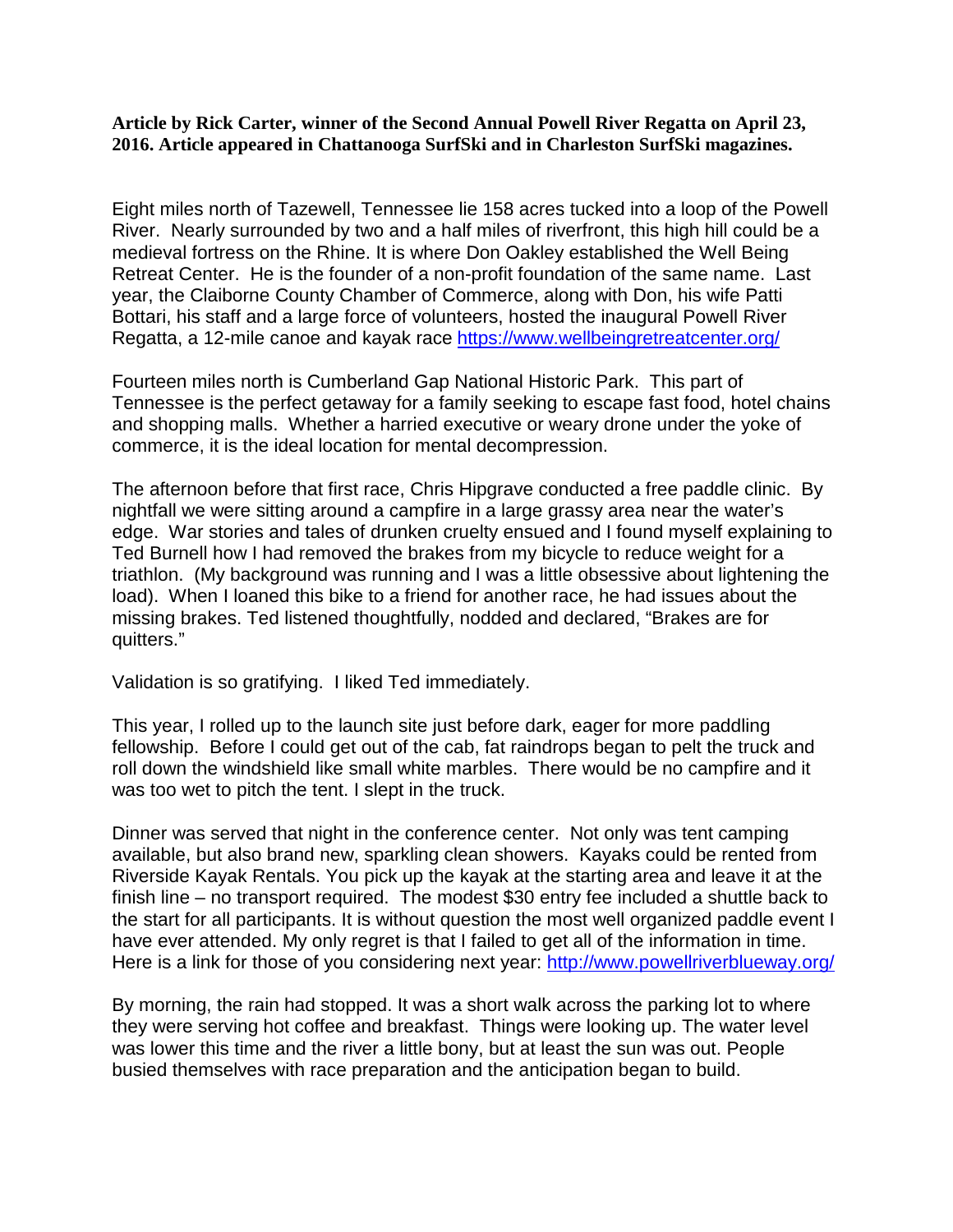A skinny, old man showed up with an Epic V-7. He looked too frail to take it down off of his truck, but if the man was slow, at least the boat was fast. I had seen Eric Mims paddle this model over 10 mph in a short sprint at James Island County Park. It was as if some geezer had shown up at a Volkswagen Beetle Rally with a Ferrari. Thanks to the boat, he had a good shot at the purse if he didn't get lost on the way or forget why he came.

Mississippi may be the Hospitality State, but the warmth of those in Tennessee is unmatched. Attendance had more than doubled from last year. Folks came from as far away as Pennsylvania, Ohio, Minnesota and even California. This thing will explode as word gets around. Despite the number of participants, starting times were staggered by category so that things remained comfortable and orderly. Fifty-four volunteers were there for any assistance you might need. The launch site incorporates a huge cement "staircase" of five or six steps which allows you to enter your boat without muddy, wet feet. Trees line the banks and shade is abundant throughout the 12 miles.

Approaching the finish line, the throb of Rock and Roll could be heard from the pavilion of Riverside Kayak Rentals where they were serving delicious BBQ. Combined with the cheers of spectators, it was the perfect motivation for that final push. Predictably, that old man in the V-7 took first place. Athletes with real talent will soon discover this race and those at the tip of the spear will provide an exciting contest. Watching Hipgrave and Mims dice it out in the last 200 meters would be a worthwhile show. Meanwhile, I need to go see Waylon and Eric and buy myself a Ferrari. Fortunately, it is one of the most affordable boats they sell.

Powell River is in a class of its own when it comes to beautiful destinations. After the race, Logan White of the LaFollette Press was interviewing participants. He asked me why I found this race to be so extraordinary. There are many reasons but the most compelling for me is the brilliance of springtime in that small corner of Tennessee. Roll down the windows. Drive over the two lane blacktop as it rises and falls across the hilly, green pastures and find a freedom much like soaring. Come for the race, but stay for the entire weekend.